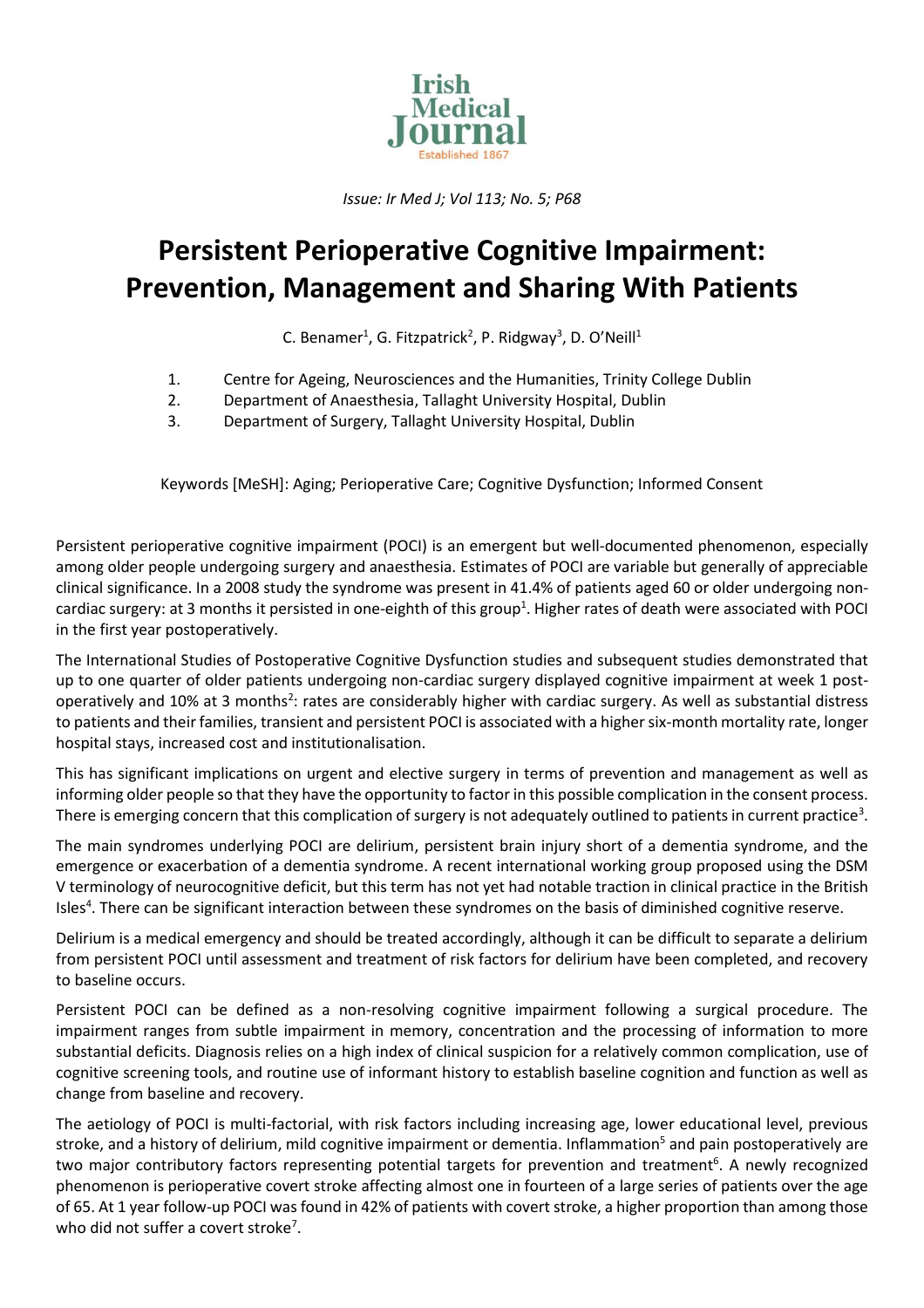The most important imperative in prevention and management of POCI is the development of closer working practices of perioperative disciplines with those with expertise in ageing and the management of neurocognitive disorders. This has been recognized by the Association of Anaesthetists of Great Britain and Ireland (AAGBI), and there is an increasing interest in the development of perioperative medicine as a sub-specialty in geriatric medicine 8 . The AAGBI guidelines recommend a clearly defined lead in each department of anaesthesia for perioperative care of cognitively impaired adults and engagement with relevant disciplines (surgery, geriatric medicine, old age psychiatry, specialist nursing and allied health professionals).

A key change in practice is the inclusion of the risk of POCI as a potential complication in discussion and consent processes prior to surgery. The first step in preventing POCI is the decision to undertake surgery. Before surgery is undertaken the benefits must be shown to outweigh the possible risks, including POCI. A concern that needs thoughtful consideration is the management of fear surrounding the risk of POCI which might lead patients to refuse surgery that otherwise had benefits to their health.

Pre-operative assessment for older people should include assessment of function for the detection of cognitive impairment and establishing a baseline. A comprehensive geriatric assessment (CGA) and intervention approach yields significant reductions in length of stay, delirium, cardiac complications, bladder/bowel complications and nursing home discharge<sup>9</sup>. It is unclear whether there is any valid shorter screen that might triage those most likely to benefit from CGA, although this would potentially be worthwhile $^{10}$ .

There is no convincing evidence that any one anaesthetic drug or technique is superior in reducing risk of POCI. Nor indeed is there strong evidence to support a regional technique over general anaesthesia. Common sense would dictate that careful titration of anaesthesia drug doses may reduce likelihood of over-exposure and there is some evidence that monitoring the depth of anaesthesia with bispectral index may be helpful in this regard. In addition to direct effect of drugs on the brain there is increasing interest in the role of the inflammatory response to surgery and anaesthesia<sup>5</sup> as an important aetiological factor.

In the absence of any one proven strategy to reduce POCI we must continue to ensure that careful attention is paid to adequate anaesthesia and pain control, avoiding sedating medications such as benzodiazepines, and scrupulous management of fluid balance avoiding both hypovolaemia and fluid overload. This may be facilitated by adapting a Goal Directed Fluid Therapy strategy. These and other measures are incorporated into Enhanced Recovery After Surgery (ERAS) programmes which have been shown to reduce stress and inflammatory response to surgery and are now accepted as best practice

POCI is an important consideration for patients undergoing surgery and should be considered as part of the preoperative assessment and consent process. In patients over 65 years we must focus our efforts on identifying those at risk of POCI, optimizing perioperative risks factors through use of ERAS programmes. and early detection in the post operative period. This will be best facilitated in the context of a perioperative medicine team approach. In addition, POCI should be factored into major audits and prospective studies of surgical care.

Corresponding Author: Prof Des O'Neill: Centre for Ageing, Neurosciences and the Humanities, Trinity Centre for Health Sciences, Tallaght University Hospital, Dublin D24 NR0A Phone: +353 1 4143215 Email: [doneill@tcd.ie](mailto:doneill@tcd.ie)

## **References:**

- 1. Monk TG, Weldon BC, Garvan CW, Dede DE, van der Aa MT, Heilman KM, Gravenstein JS. Predictors of cognitive dysfunction after major noncardiac surgery. Anesthesiology. 2008;108(1):18–30.
- 2. O'Brien H, Mohan H, Hare CO, Reynolds JV, Kenny RA. Mind over matter? The hidden epidemic of cognitive dysfunction in the older surgical patient. Ann Surg. 2017;265(4):677–91.
- 3. Tomlinson JH, Partridge JSL. Preoperative discussion with patients about delirium risk: are we doing enough? Perioper Med. 2016;5(1):22.